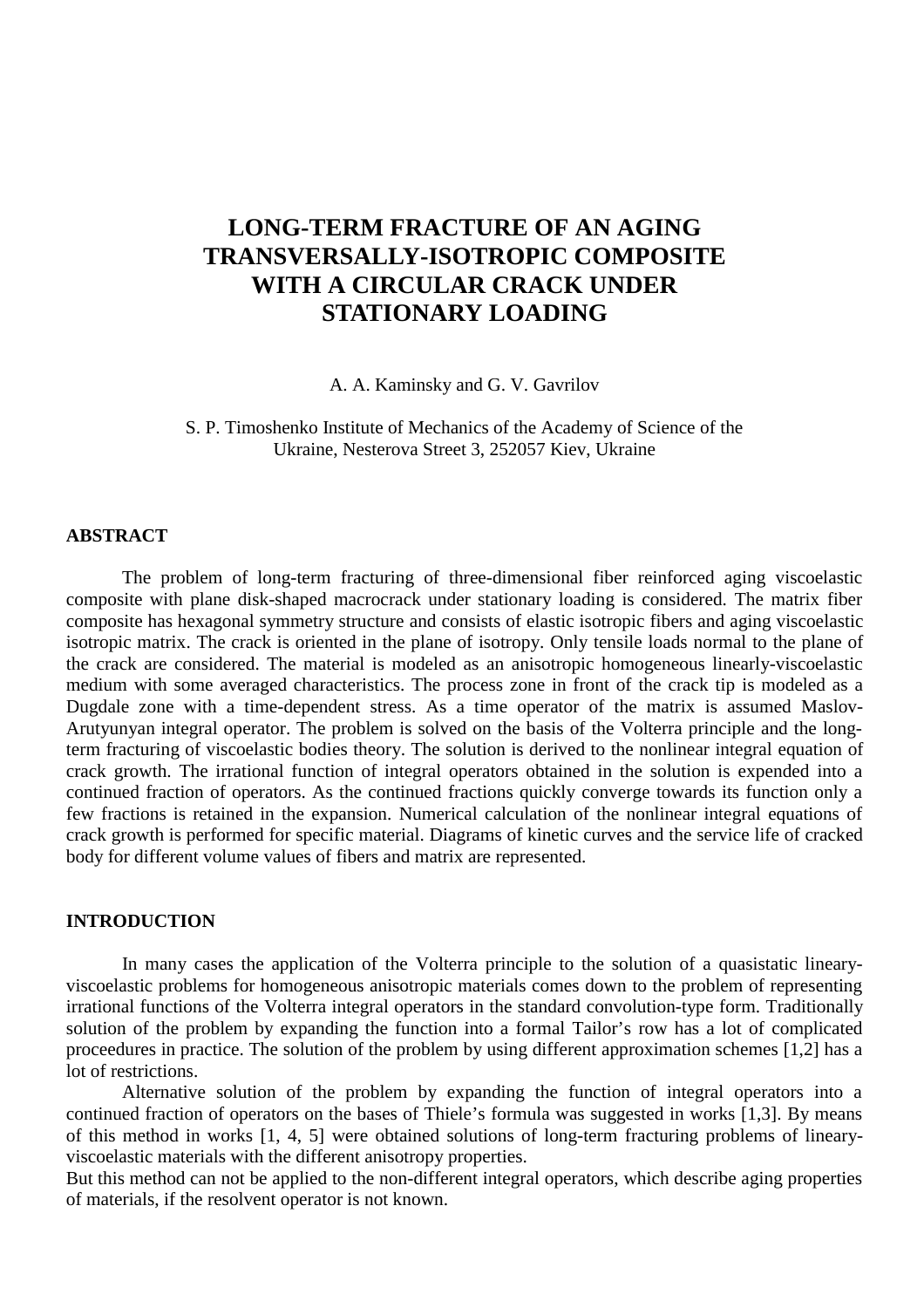In this paper, the operator with Maslov-Arutyunyan's kernel is assumed for the constitutive equation of an aging material, as the kernel of the resolvent operator was found by N.Kh. Arutyunyan [1].

#### **PROBLEM FORMULATION**

Let us consider internal plane disk-shaped mode I macrocrack of radius  $\ell_0$  in a three-dimensional fiber reinforced aging viscoelastic composite under stationary tensile stress  $\rho$  applied in the infinity. The crack is lying in the plane of isotropy  $x, x$ , and between the layers of reinforced fibers.

The material of composite matrix is assumed as a homogeneous aging viscoelastic material and the composite reinforced fibers as a homogeneous elastic material.

Let us take Volterra integral operator  $\lambda \mathbf{K}$  with Maslov-Arutyunyan's kernel [6] to define the constitutive equations of the aging viscoelastic material:

$$
\lambda \mathbf{K} \ f(\mathbf{t}) = \lambda \int_{\tau}^{\mathbf{t}} \mathbf{R}(\mathbf{t}, \tau) f(\tau) d\tau
$$
 (1)

$$
\lambda \mathbf{R}(\mathbf{t}, \tau) = -\mathbf{L} \frac{\partial}{\partial \tau} \left[ \varphi(\tau) \cdot \left( \mathbf{I} - \mathbf{e}^{-\gamma \cdot (\mathbf{t} - \tau)} \right) \right]. \tag{2}
$$

Here,  $\varphi(\tau)$ τ  $\varphi(\tau) = \mathcal{C}_o + \frac{\sigma}{\tau}$  is the aging function,  $\mathcal{C}_o$ ,  $\sigma$ ,  $\gamma$  are the experimentally found parameters,  $\mathcal{L}$ is Young's modulus, and  $\lambda = \gamma \mathbf{f}$ .

The kernel of the resolvent operator  $\mathbf{R}(\lambda)$ , which satisfy the equation

$$
\mathbf{I} - \lambda \mathbf{R}(\lambda) = [\mathbf{I} + \lambda \mathbf{K}]^{-1},\tag{3}
$$

was found by N.Kh. Arutyunyan [6] and has the following form

$$
\mathbf{F}(\mathbf{r},\tau,\lambda) = \varphi(\tau) - [\gamma \cdot \varphi(\tau) + \lambda \cdot \varphi^2(\tau) + \varphi'(\tau)] \int_{\tau}^{\tau} (\tau/\mathbf{r})^{\lambda \cdot \sigma} e^{(\gamma + \lambda \cdot \mathbf{r}_o)(\tau - \mathbf{r})} d\mathbf{r}, \lambda \geq 0,
$$
\n(4)

The composite material is assumed to be transversally-isotropic homogeneous linearly-viscoelastic aging medium with some averaged characteristics, and a crack to be on the symmetry planes of the anisotropy during all time of propagation.

As a crack model is applied here the modified Leonov-Panasyuk-Dugdale model [1,7] with the constant length of the process zone ( $d = const$ ).

As a criterion of fracture is assumed criterion of critical opening displacement (COD)

$$
\delta(\mathbf{z},t)|_{\mathbf{z}=(t)} = \delta_{\mathbf{C}}.\tag{5}
$$

The parameters of fracture model  $d$  and  $\delta_e$  are assumed not to vary with age of material.

## **AVERAGED COMPOSITE CHARACTERISTICS**

Averaged composite characteristics are determined by formula, which is obtained in work [8]:

$$
\boldsymbol{f}_{7} = \frac{(\lambda_{11}^{**} - \lambda_{12}^{**}) \left[\lambda_{33}^{**} (\lambda_{11}^{**} + \lambda_{12}^{**}) - 2 \lambda_{13}^{**} \right]}{\lambda_{11}^{**} \lambda_{33}^{**} - \lambda_{13}^{**} }, \ \ \nu_{12} = \frac{\lambda_{12}^{**} \lambda_{33}^{**} - \lambda_{13}^{**} \right]}{\lambda_{11}^{**} \lambda_{33}^{**} - \lambda_{13}^{**} }, \ \boldsymbol{f}_{7} = \lambda_{33}^{**} - \frac{2 \lambda_{13}^{**} \right]}{\lambda_{11}^{**} + \lambda_{12}^{**}},
$$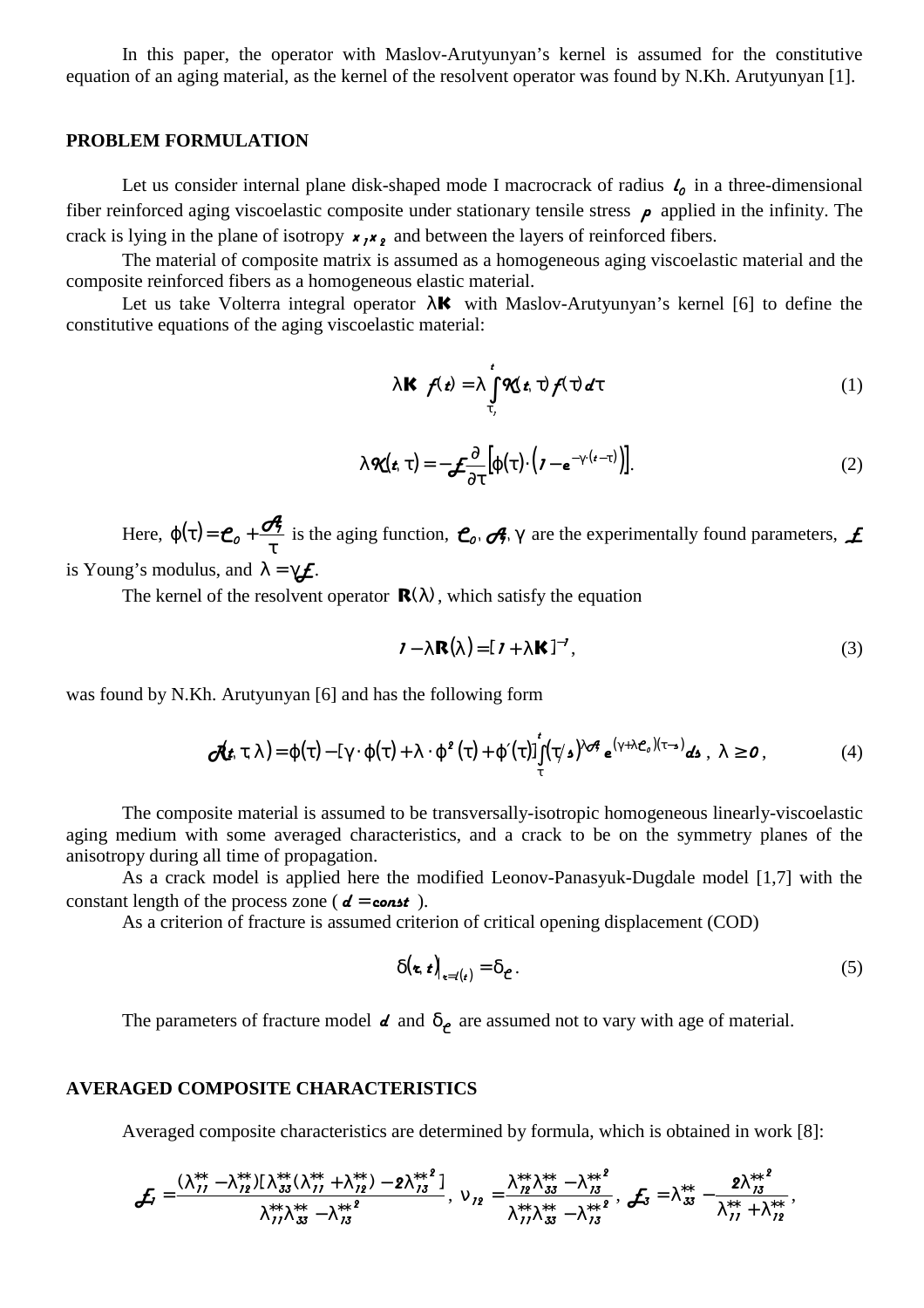$$
V_{13} = \lambda_{13}^{**} / \lambda_{11}^{**} + \lambda_{12}^{**} , \, \, \mathbf{g}_{13} = \lambda_{44}^{**} / 2 , \tag{6}
$$

where

$$
\lambda_{11}^{*} = \lambda_{22}^{*+} = [3\lambda_{11}^{*} + 2\lambda_{13}^{*} + 3\lambda_{33}^{*} + 4\lambda_{44}^{*} + 6(5\lambda_{11}^{*} - 2\lambda_{13}^{*} - 3\lambda_{33}^{*} - 4\lambda_{44}^{*}]/8,
$$
\n
$$
\lambda_{12}^{*+} = [\lambda_{11}^{*} + 6\lambda_{13}^{*} + \lambda_{13}^{*} - 6\lambda_{41}^{*} - 6(\lambda_{11}^{*} - 6\lambda_{11}^{*} + 6\lambda_{13}^{*} + \lambda_{33}^{*} - 4\lambda_{44}^{*})]/8,
$$
\n
$$
\lambda_{13}^{*+} = [\lambda_{12}^{*} + \lambda_{13}^{*} - 6(\lambda_{12}^{*} - \lambda_{13}^{*})]/2, \lambda_{33}^{*} = \lambda_{11}^{*} - 6(\lambda_{11}^{*} - \lambda_{13}^{*}).
$$
\n
$$
\lambda_{14}^{*+} = [\lambda_{11}^{*} - \lambda_{12}^{*} + 2\lambda_{14}^{*} - 6(\lambda_{11}^{*} - \lambda_{12}^{*} - 2\lambda_{14}^{*})]/4,
$$
\n
$$
\lambda_{11}^{*} + \lambda_{12}^{*} = e_{1}(\lambda_{11}^{(1)} + \lambda_{11}^{(1)}) + e_{2}(\lambda_{11}^{(2)} + \lambda_{12}^{(2)}) - \frac{e_{1}e_{1}(\lambda_{11}^{(1)} + \lambda_{12}^{(1)} - \lambda_{11}^{(1)} - \lambda_{12}^{(1)}) + 2}{e_{1}(\lambda_{11}^{(1)} + \lambda_{12}^{(1)} + \lambda_{12}^{(1)}) + 2}
$$
\n
$$
\lambda_{11}^{*} - \lambda_{12}^{*} = e_{1}(\lambda_{11}^{(1)} - \lambda_{12}^{(1)}) + e_{2}(\lambda_{11}^{(2)} - \lambda_{12}^{(2)}) + e_{2}(\lambda_{11}^{(1)} - \lambda_{12}^{(1)}) + 2
$$
\n
$$
\lambda_{13}^{*} = e_{1}(\lambda_{11}^{(1)} - \lambda_{1
$$

Here,  $c_1$  is specific volume of all reinforcing fibers,  $\mathbf{c}_2 = \mathbf{1} - \mathbf{c}_1$  is specific volume of the matrix,  $c_{14}$  is specific volume of fibers that is perpendicular to the plane of isotropy  $x_1x_2$ , superscript (1) denots the material of reinforcing fibers and superscript (2) denotes the matrix material.

Composite viscoelastic characteristics can be obtained from Eqn. 6,7, and 8 after replacing elastic constants by corresponding time operators.

As the fiber material is elastic, the time operators  $\overline{\mathbf{E}}^{(n)}$  and  $\overline{\mathbf{v}}^{(n)}$  may be considered as constants. Let's assume the matrix time operator  $\overline{v}^{(2)}$  is constant, and write the time operator  $\overline{E}^{(2)}$  in form

$$
\overline{\mathbf{E}}^{(2)} = \mathbf{\mathcal{L}}^{(2)}(I - \lambda \mathbf{R}(\lambda)).
$$
 (9)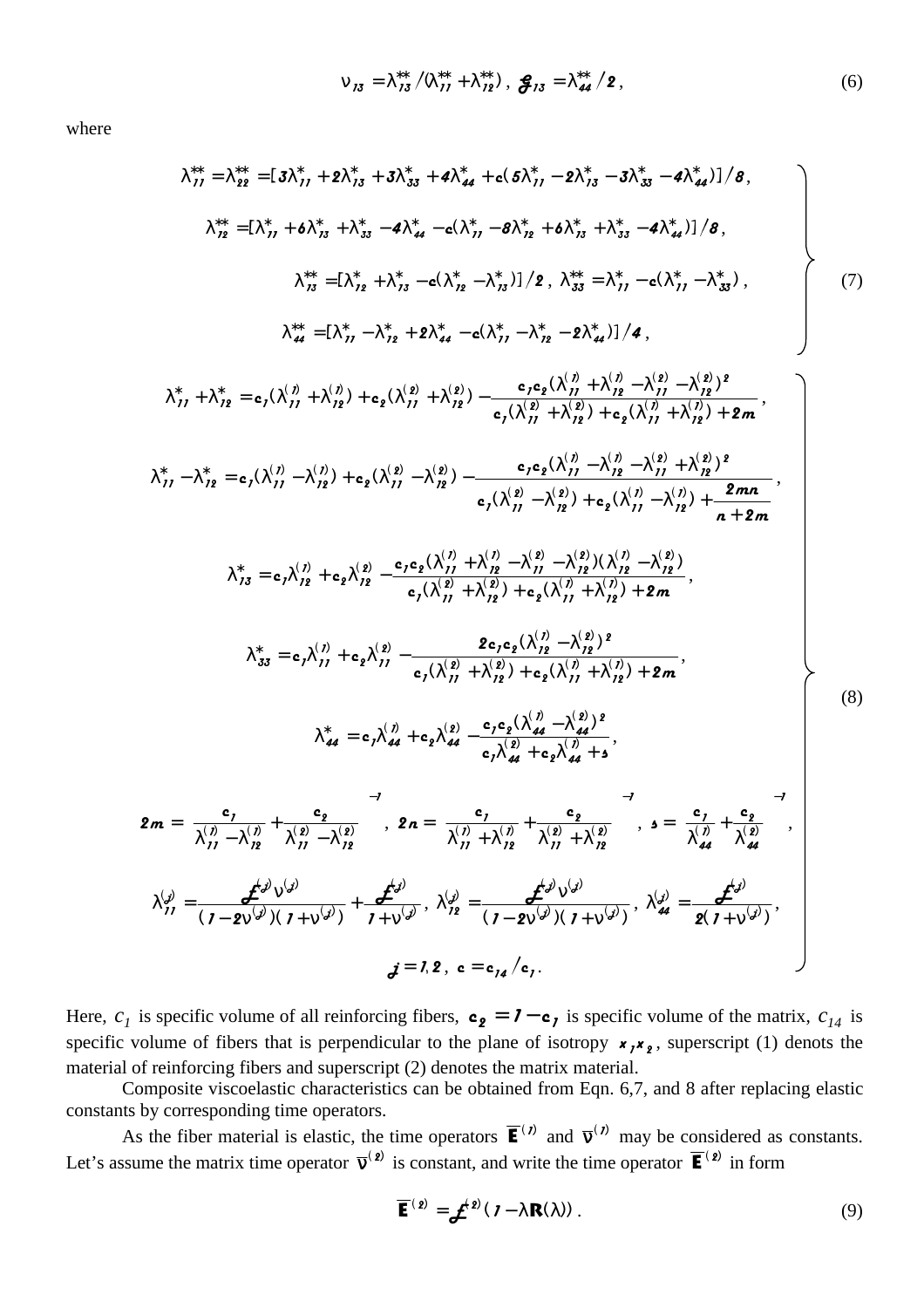Here,  $\lambda = \gamma f^{(2)}$ , and  $\lambda \mathbf{R}(\lambda)$  is the Volterra integral operator with the kernel from Eqn. 4.

If the composite reinforcing fibers are tough enough in comparison with matrix, the following time operators can be considered as constants

$$
\overline{\mathbf{E}}_j \approx \mathbf{E}_j, \ \overline{\mathbf{E}}_3 \approx \mathbf{E}_3, \ \overline{\mathbf{V}}_{12} \approx \mathbf{V}_{12}, \ \overline{\mathbf{V}}_{13} \approx \mathbf{V}_{13}.
$$
 (10)

After substitution of Eqn. 9 in Eqn. 8,7 the time operator  $\overline{\mathbf{G}}_{13}$  can be expressed in the following form

$$
\overline{\mathbf{G}}_{13} = \mathbf{g}_{13} \big[ \mathbf{I} + \sum_{i=1}^{4} \alpha_i \mathbf{R}(\beta_i) \big]. \tag{11}
$$

Here,  $\alpha$ , and  $\beta$ , are coefficients that are determined during the algebraic transformations of resolvent operators  $\mathbf{R}(\lambda)$ .

So, only one time operator  $\overline{\mathbf{G}}_{13}$  describes composite viscoelastic properties.

## **CRACK OPENING EQUATION**

According to the Volterra principle, the crack opening (the double normal displacement of one bank) in the lineary-viscoelastic material is determined by equation of crack opening in elastic material, in which the elastic constants must be replaced by the corresponding time operators of the viscoelastic material. From here and [4], it follows that the crack opening can be expressed by

$$
\delta(\mathbf{z}, \boldsymbol{\ell}(\boldsymbol{t})) = \mathbf{T}(\overline{\mathbf{E}}_{\boldsymbol{y}}) \cdot \boldsymbol{g}(\mathbf{z}, \boldsymbol{\ell}(\boldsymbol{t})),
$$
\n(12)

where

$$
g(\mathbf{z},t) = \frac{4}{\pi} \sigma \int_{\mathbb{R} \setminus \mathsf{S}\mid \mathsf{N}}^{\mathsf{V}} \sqrt{t^2 - \mathbf{z}^2 \mathsf{S}\mathsf{N}^2(\theta)} \, d\theta \,, \quad \mathsf{V} = \begin{cases} \pi/2, & 0 \leq \mathbf{z} \leq t, \\ \mathsf{A}\mathsf{R} \mathsf{S}\mathsf{N}\mathsf{N} \frac{t}{\mathbf{z}}, & t \leq \mathbf{z} \leq t + d, \\ \mathsf{A}\mathsf{R} \mathsf{S}\mathsf{N}\mathsf{N} \frac{t}{\mathbf{z}}, & t \leq \mathbf{z} \leq t + d. \end{cases} \tag{13}
$$

$$
\mathbf{T}(\overline{\mathbf{E}}_{\mathcal{Y}})=\sqrt{\left(\mathbf{I}-\mathbf{V}_{13}\mathbf{V}_{31}\right)\frac{\mathbf{I}}{\mathbf{\mathcal{L}}_{1}\mathbf{\mathcal{L}}_{3}}}\cdot\sqrt{\mathbf{2}\left(\sqrt{\left(\mathbf{I}-\mathbf{V}_{12}^{2}\right)\left(\mathbf{I}-\mathbf{V}_{13}\mathbf{V}_{31}\right)\frac{\mathbf{\mathcal{L}}_{1}}{\mathbf{\mathcal{L}}_{3}}}-\left(\mathbf{I}+\mathbf{V}_{12}\right)\mathbf{V}_{13}\right)+\frac{\mathbf{\mathcal{L}}_{1}}{\mathbf{G}_{13}}}.
$$
 (14)

Using the COD criterion (see Eqn. 5), one can derive from Eqn. 12:

$$
\mathbf{T}(\overline{\mathbf{E}}_{\mathbf{y}}) \cdot \mathbf{g}(\mathbf{\Lambda} \mathbf{z}), \mathbf{\Lambda} \mathbf{z}) = \delta_{\mathbf{c}},
$$
 (15)

where  $\mathbf{A}(\mathbf{t})$  is the sought function. This is the nonlinear integral equation of crack growth in the viscoelastic aging material.

To efficiently solve Eqn. 15 we need to represent operator  $\mathbf{T}(\overline{\mathbf{E}}_{\underline{u}})$  in the standard convolution-type form

$$
\mathbf{T}f(\mathbf{t}) = \mathbf{J}^0 \Big[ f(\mathbf{t}) + \int_{\tau}^{\mathbf{t}} \Pi(\mathbf{t}, \tau) f(\tau) \ d\tau \Big]
$$
 (16)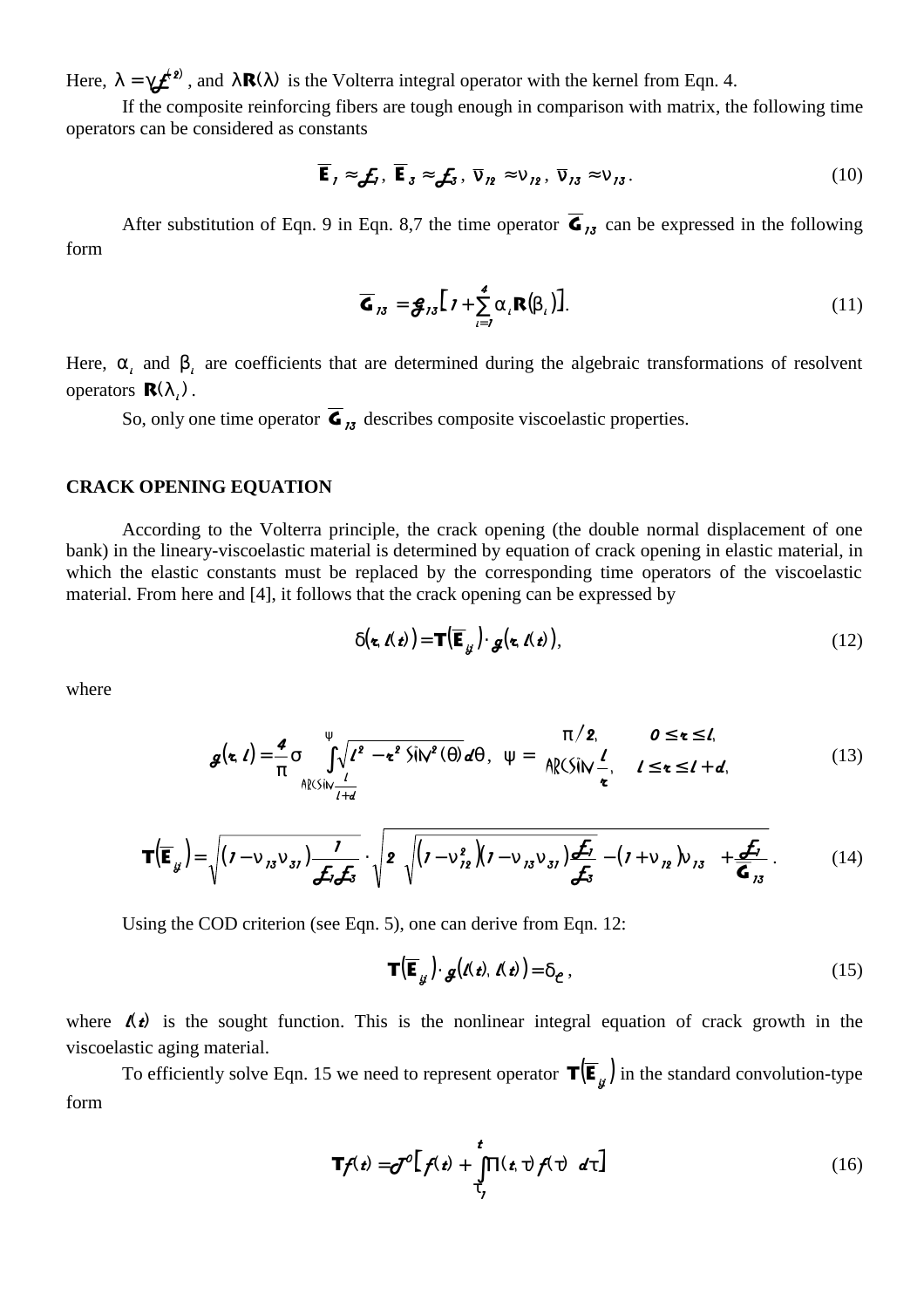Here,  $\sigma^{\circ}$  and  $\Pi(\epsilon, \tau)$  should be expressed in terms of  $\mathbf{T}(\overline{\mathbf{E}}_{\mu})$ .

On the bases of square root function expansion into a continued fraction

$$
\sqrt{1+x} = 1 + 2 \sum_{k=1}^{\infty} \frac{0.25x}{1} = 1 + 2 \frac{0.25x}{1 + \frac{0.25x}{1 + 0}},
$$
\n(17)

one can expand the function of integral operators into a continued fraction of operators as follows

$$
\sqrt{I + \sum_{i=1}^{4} \mu_i \mathbf{R}(\eta_i)} = I + \frac{0.5 \sum_{i=1}^{4} \mu_i \mathbf{R}(\eta_i)}{I + \frac{0.25 \sum_{i=1}^{4} \mu_i \mathbf{R}(\eta_i)}{I + \frac{0.25 \sum_{i=1}^{4} \mu_i \mathbf{R}(\eta_i)}{I + \frac{0.25 \sum_{i=1}^{4} \mu_i \mathbf{R}(\eta_i)}{I + \rho_i}}}
$$
(18)

So, for operator  $\mathbf{T}(\overline{\mathbf{E}}_{u})$  one can derive from Eqn. (14):

$$
\mathbf{T}\big(\overline{\big[\!\!\lceil}_{\dot{N}}\big)\!\!\big]_{\infty}^{\alpha\beta}\mathbf{C}^{\beta}\big[\mathbf{1}+\sum_{i=1}^{N}\!\gamma_{i}\mathbf{R}(\lambda_{i})\big].\tag{19}
$$

Usually, continued fraction of operator  $\mathbf{T}(\overline{\mathbf{E}}_u)$  quickly converge towards  $\mathbf{T}(\overline{\mathbf{E}}_u)$  and, therefore, the number  $\partial$ in Eqn. (18) can be taken not more than  $\partial$ 1 ≤ 3. From Eqn. 19 it follows that the kernel of operator  $\mathbf{T}(\overline{\mathbf{E}}_{\underline{u}})$  in Eqn. 16 can be written as

$$
\Pi(\mathbf{t}, \tau) = \sum_{i=1}^{d'} \gamma_i \partial \mathbf{\hat{t}} \mathbf{t}, \tau, \lambda_i)
$$
 (20)

in the convolution-type form.

# **SUBCRITICAL CRACK GROWTH**

The subcritical crack growth can be divided into three periods [1,7], namely: *incubation period* during which the crack only opens but does not grow; *transition period* where the growth of the crack starts; and *the main period* of slow growth of the crack up to unstable growth.

#### *Incubation Period*

Based on Eqns. 15, 16, and 20, for macrocracks when  $d \ll l$ , the equation for determination of incubation period duration  $\boldsymbol{t}_k$  in terms of stress intensity factors has the form

$$
\frac{\mathbf{\mathcal{R}}_{q_{\rm c}}}{\mathbf{\mathcal{R}}_{q}} = \mathbf{I} + \int\limits_{\tau}^{\mathbf{t}_{*}} \Pi(\mathbf{t}_{*}, \tau) \ d\tau, \qquad (21)
$$

where  $\mathcal{R}_q = 2 \rho \sqrt{\frac{l_o}{\pi}}$ ,  $\Pi(\mathbf{r}, \tau)$  is the kernel of integral operator  $\mathbf{T}(\mathbf{\bar{E}}_u)$ . The safe value of the stress intensity factor [1,7]  $\mathcal{X}_q = \mathcal{X}_{q_s}$  is determined from Eqn. 21 by tending  $t_* \rightarrow \infty$  .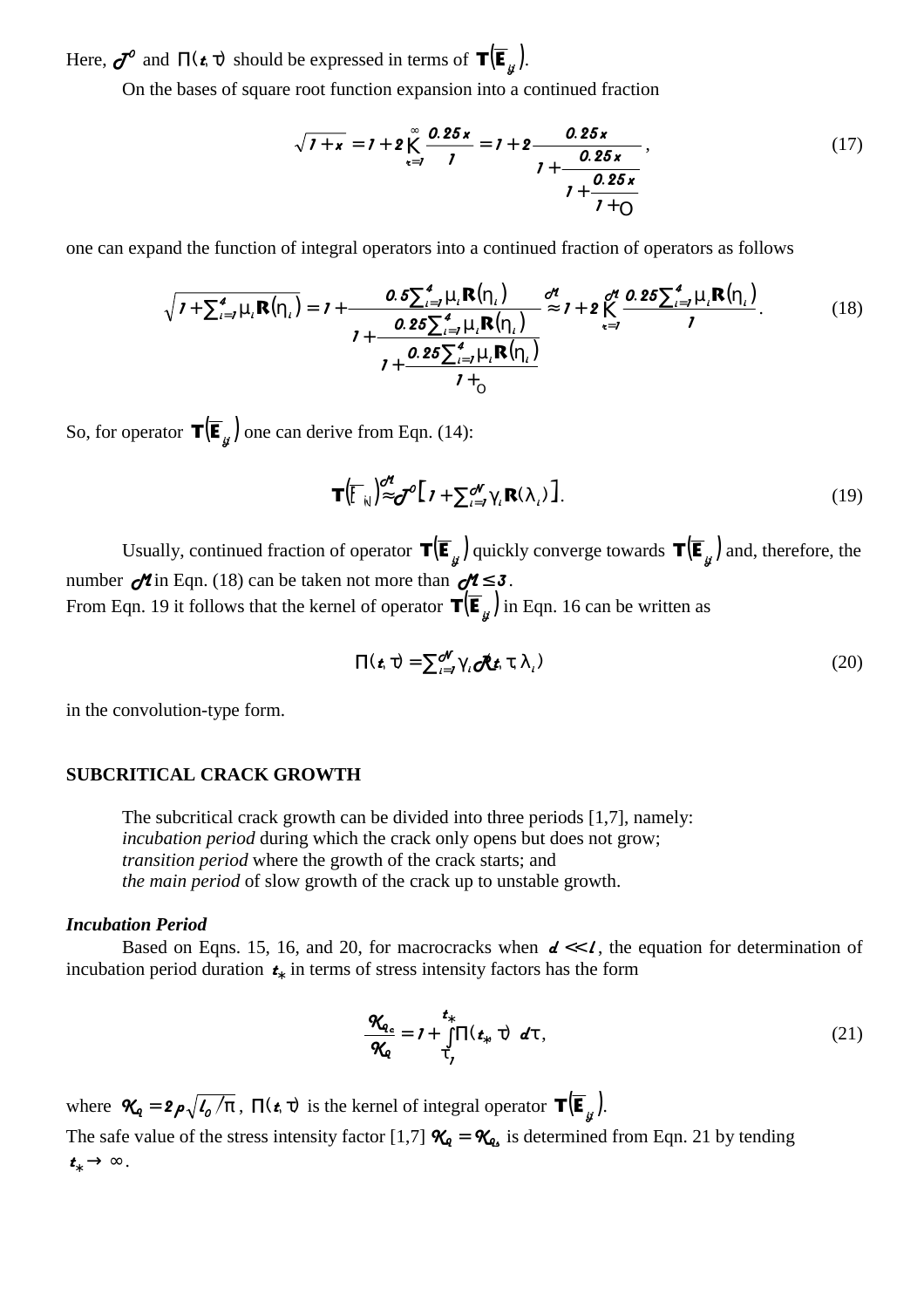#### *Transition Period*

Based on Eqns. 15,16, and 20 and approximation of crack opening in the process zone [9], the equation of crack growth during this period can be written as

$$
\frac{\mathcal{R}_{q_c}}{\mathcal{R}_q} = I + \mathcal{J}((\ell(t) - \ell_0) / d) \int\limits_{\tau_1}^{\tau_s} \Pi(\mathbf{t}, \tau) \ d\tau + \int\limits_{\tau_s}^{\tau} \Pi(\mathbf{t}, \tau) \mathcal{J}((\ell(t) - \ell(\tau))/d) \ d\tau \,, \tag{22}
$$

where  $\sigma(z) = \sqrt{1-z} + (z/2) \ln((1-\sqrt{1-z})/(1+\sqrt{1-z}))$ .

The end of transition period  $t_i$ , is evaluated from Eqn 22 by the condition when the length attains the value,  $\mathbf{l}(t_1) = \mathbf{l}_0 + \mathbf{d}$ .

## *Main Period*

Due to the Eqns. 15,16, and 20, the equation of the crack growth during the main period has the form:

$$
\frac{\mathcal{R}_{q_c}}{\mathcal{R}_q} = I + \int\limits_{t'}^{t} \Pi(t, \tau) \mathcal{J}(t(t) - t(\tau))/d \, d\tau, \qquad (23)
$$

where *t'* is determined by equation  $l(t) - l(t') = d$ .

At the time  $t_2$ , when the crack achieves the critical length  $\mathbf{A}_{t_2} = \mathbf{L}_k$ , the dynamic growth of the crack starts.

As the time of dynamic growth is very small, the service life  $\Delta$  $\sigma$  of the cracked aging viscoelastic material is determines by expression

$$
\Delta \boldsymbol{\mathcal{J}} = \boldsymbol{t}_2 - \boldsymbol{\tau}_1. \tag{24}
$$

# **AN EXAMPLE**

Let's consider a specific example with the following characteristics of materials: Reinforcing fibers (fiberglass) –  $\boldsymbol{f}^{(n)} = \boldsymbol{0} \cdot \boldsymbol{7} \cdot \boldsymbol{7} \boldsymbol{0}^{\prime \prime} \boldsymbol{P} \boldsymbol{A}$ ,  $v^{(n)} = \boldsymbol{0} \cdot \boldsymbol{2}$ ; Matrix (concrete) -  $\mathbf{\mathcal{L}}^{(2)} = 2 \cdot 70^{70} \text{ PA}$ ,  $v^{(2)} = 0.767$ ,  $C_0 = 0.978 \cdot 70^{-70} \text{ PA}^{-1}$ ,  $\sigma^2_7 = 4.918 \cdot 10^{-10}$  DAY  $\cdot$  PA  $^{-1}$ ,  $\gamma = 0.026$  day  $^{-1}$ .

Table 1 shows how converges continued fraction of operator  $\mathbf{T}(\mathbf{\overline{E}}_y)$  (see Eqn.19) in the space of positive functions  $\boldsymbol{E}$  (**c**<sub>1</sub> = **0.4**, **c**<sub>14</sub> = **0.1**).

TABLE 1 CONVERGENCE OF CONTINUED FRACTION OF OPERATOR  $\mathbf{T}(\overline{\mathbf{E}}_{ii})$ 

|                | $\left\  \mathbf{T}(\overline{\mathbf{E}}_{_{\mathcal{Y}}}\right)_{\boldsymbol{\ell}}/\mathbf{T}(\overline{\mathbf{E}}_{_{\mathcal{Y}}})$ |        |        |        |        |
|----------------|-------------------------------------------------------------------------------------------------------------------------------------------|--------|--------|--------|--------|
| $\tau_1$ , day | $M=1$                                                                                                                                     | $M=2$  | $M=3$  | $M=4$  | $M=10$ |
|                | 1.6303                                                                                                                                    | 1.515  | 1.5319 | 1.5295 | 1.5298 |
| 21             | 1.4498                                                                                                                                    | 1.3738 | 1.3845 | 1.3830 | 1.3831 |
| 120            | 1.3755                                                                                                                                    | 1.3165 | 1.3245 | 1.3234 | 1.3235 |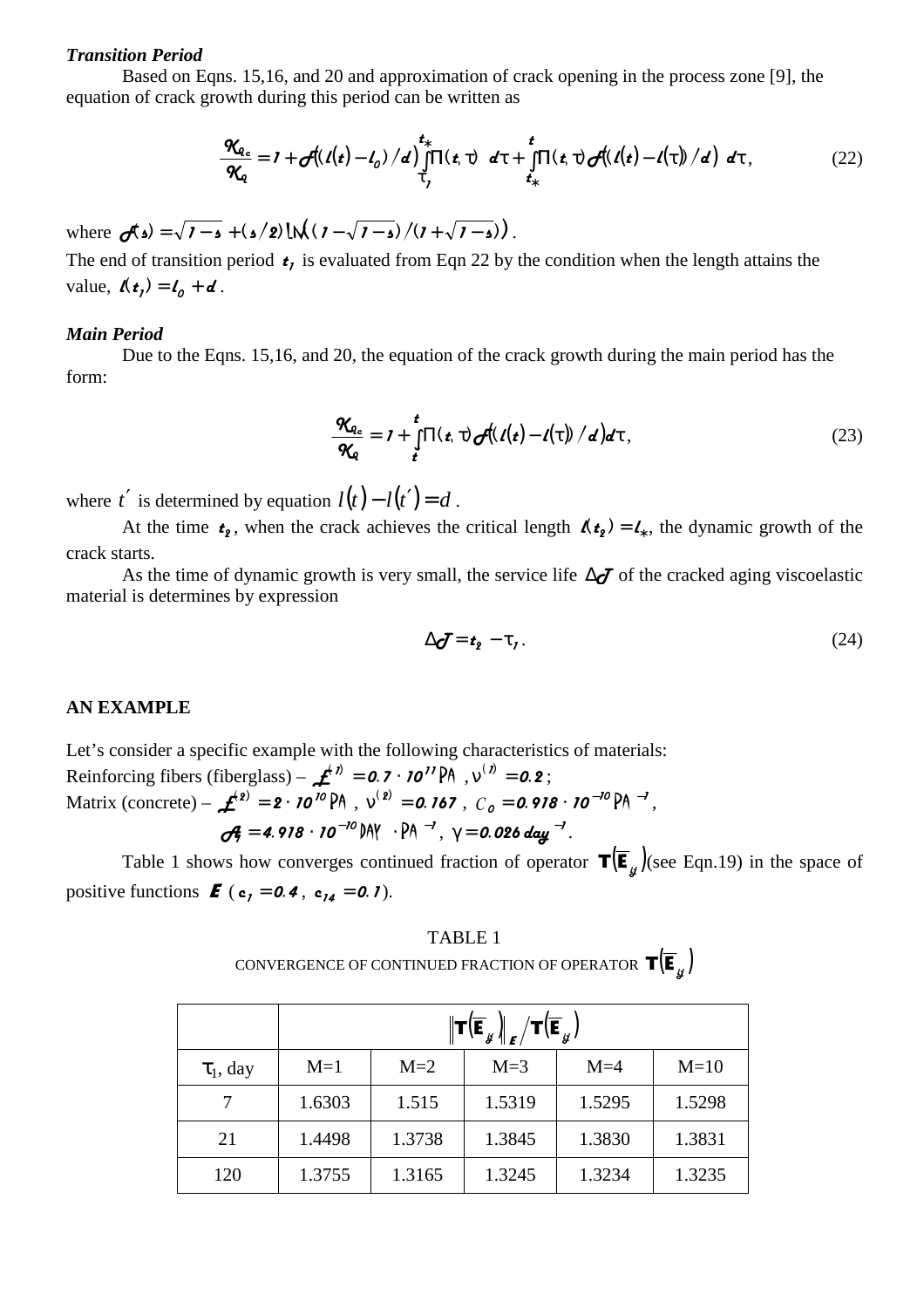In the numerical calculations of the specific example it accepts  $d = 4$ .

Figure 1 shows numerical calculation of the service life of cracked aging composite vs. specific volume of fibers that lay in the plane of isotropy  $\xi = \mathbf{c}_1 - \mathbf{c}_{14}$  for different ages of material (1- $\tau_1 = 7$  days,  $2-\tau_1 = 27$  days,  $3-\tau_1 = 120$  days). The calculation is performed for the following data:  $\mathbf{c}_{14} = 0.1$ ,  $d/l_0 = 0.05$ ,  $\rho/\rho_* = 0.8$ , were  $2\rho_*\sqrt{l_0/\pi} = \mathcal{R}_{q_c}$ .



**Figure 1:** The diagram of service life vs. the specific volume of reinforcing fibers.

Figure 2 shows numerical calculation of kinetic curves of crack growth for different ages of material  $(1-\tau_1 = 7$  days,  $2-\tau_1 = 27$  days,  $3-\tau_1 = 120$  days). The calculation is performed for the same data as in Figure 1 and  $c_1 = 0.4$ .



**Figure 2:** The diagram of kinetic curves.

## *References*

- 1. Kaminsky, A.A. (1990). *Fracture of Viscoelastic Materials with Cracks.* Naukova Dumka, Kiev. (in russian)
- 2. Wnuk, M.P. (1971) *Int J. Fract. Mech.* **7**, 383
- 3. Kaminsky, A.A., Gavrilov, D.A. and Kekukh, S.A. (1987) *Prikl. Mekhanika* **8**, 56. (in russian)
- 4. Kaminsky, A.A. and Kekukh, S.A. (1991) *Prikl. Mekhanika* **8**, 35. (in russian)